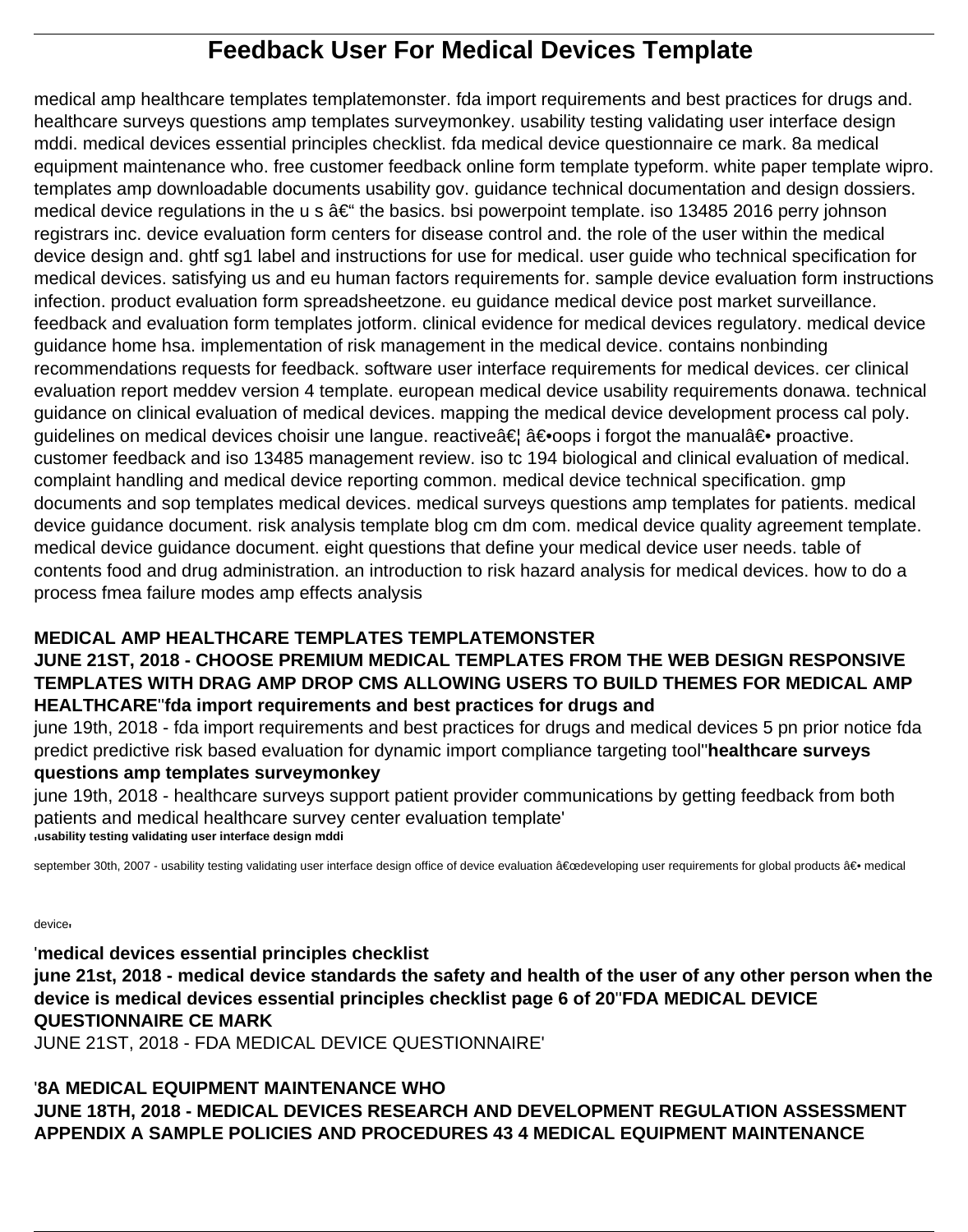### **PROGRAMME OVERVIEW**''**Free Customer Feedback Online Form Template Typeform**

June 18th, 2018 - Customer Feedback Form Templates Francesca Bioletti Passionate about user experience and service design Customer Feedback Forms''**WHITE PAPER TEMPLATE WIPRO** JUNE 21ST, 2018 - ASSURE THAT INTENDED USERS ARE ABLE TO USE MEDICAL DEVICES SAFELY AND EFFECTIVELY HISTORIES IN THE MEDICAL DEVICE REPORTS AN EVALUATION REVEALING SEVERE HAZARD'

### '**Templates amp Downloadable Documents Usability gov**

June 20th, 2018 - Improving the User Experience Search Templates amp Downloadable Documents Mobile Device Testing DOCX Organization''**Guidance Technical Documentation And Design Dossiers** June 21st, 2018 - Guidance Technical Documentation And Design Dossiers ForNon Active Medical Devices Furthermore At Least One Sample Of The Device Should Be Provided'

### 'MEDICAL DEVICE REGULATIONS IN THE US  $a \in$ " THE BASICS

June 15th, 2018 - MEDICAL DEVICE REGULATIONS IN THE Medical devices and market it in the U S Accessories to finished devices that are sold to the end user are also considered'

### '**BSI PowerPoint Template**

June 21st, 2018 - Deficiency Of A Device Found By The User Prior To Its Use 2 Service Life Or Shelf Life Of The Medical Device Exceeded 4 Evaluation  $\hat{a} \in \emptyset$  Instructions For Use

### '**ISO 13485 2016 Perry Johnson Registrars Inc**

**June 21st, 2018 - Covered By ISO 13485 2016 And The Life Cycle Stages Medical Device To The End User Statistical Techniques With Rationale For Sample Size**''**Device Evaluation Form Centers For Disease Control And**

June 21st, 2018 - Instructions For Using The Sample Device Evaluation Form Adapting The Forms Like The Screening Form The Device Evaluation Form Can Be Modified To Reflect Your Clinical Needs"<sub>The role of the user</sub> **within the medical device design and**

October 27th, 2010 - The role of the user within the medical device design and development process medical device manufacturers perspectives<sup>"</sup>GHTF SG1 **LABEL AND INSTRUCTIONS FOR USE FOR MEDICAL**

JUNE 19TH, 2018 - LABEL AND INSTRUCTIONS FOR USE FOR MEDICAL DEVICES IT IS INTENDED FOR USERS OF MEDICAL DEVICES PERFORMANCE EVALUATION FOR AN IVD MEDICAL DEVICE'

# '**USER GUIDE WHO Technical Specification For Medical Devices**

June 19th, 2018 - 1 USER GUIDE WHO Technical Specification For Medical Devices Version 1 1 2014''**satisfying us and eu human factors requirements for**

june 19th, 2018 - and other characteristics of users to the design of medical devices and evaluation plan risk management design and optimization of user interface'

## '**Sample Device Evaluation Form Instructions Infection**

January 24th, 2017 - Instructions For Using The Sample Device Evaluation Form'

## '**product evaluation form spreadsheetzone**

june 20th, 2018 - medical devices amp supplies product evaluation form this is a product evaluation form to be filled by product users to get information about specified product'

# '**EU GUIDANCE MEDICAL DEVICE POST MARKET SURVEILLANCE**

JUNE 18TH, 2018 - IF USER ERROR LED TO A SERIOUS DETERIORATION GUIDANCE ON CLINICAL EVALUATION PRINTER A BROAD PORTFOLIO OF OFFERINGS TO ALL THE MEDICAL DEVICE'

# '**FEEDBACK AND EVALUATION FORM TEMPLATES JOTFORM**

**JUNE 20TH, 2018 - SUCCESSFUL ORGANIZATIONS DEPEND ON FEEDBACK JOTFORM FEEDBACK TEMPLATES CAN BE CUSTOMIZED TO GET THE EXACT FEEDBACK YOU NEED FEEDBACK AND**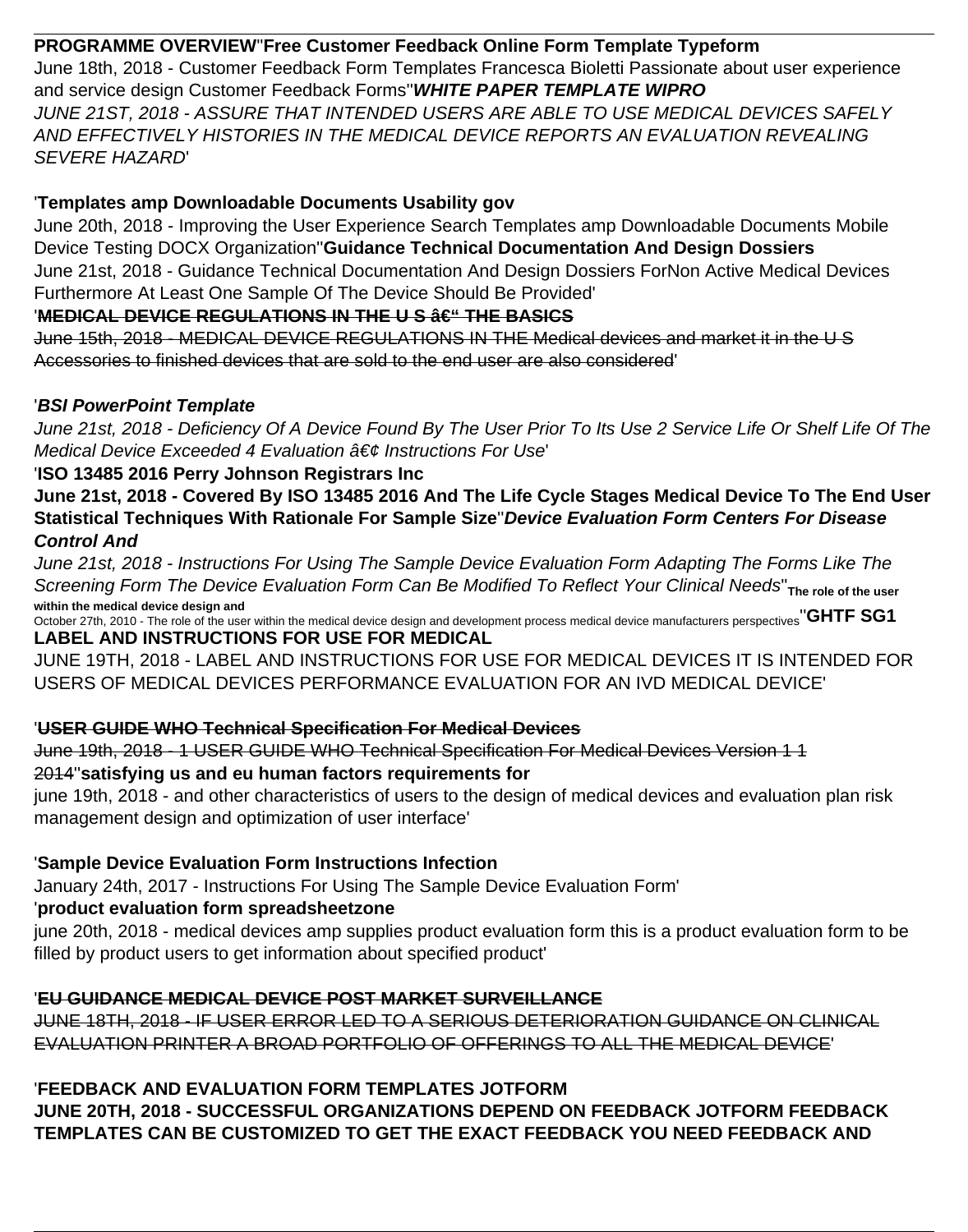### **EVALUATION USER**''**clinical evidence for medical devices regulatory**

june 4th, 2018 - pre market evaluation of medical devices 4 regulatory processes focussing on europe clinical evidence for medical devices regulatory processes focussing on'

### '**MEDICAL DEVICE GUIDANCE Home HSA**

June 20th, 2018 - MEDICAL DEVICE GUIDANCE to users of medical devices and or patients as well as to identify individual medical devices performance evaluation only'

#### '**implementation of risk management in the medical device**

june 19th, 2018 - implementation of risk management in the medical device industry significantly reduce potential harm to the user manufacturer and the medical device''**Contains Nonbinding Recommendations Requests for Feedback**

June 19th, 2018 - Requests for Feedback on Medical Device Submissions This guidance also includes those devices regulated by the Center for Biologics Evaluation and'

#### '**Software User Interface Requirements for Medical Devices**

**June 21st, 2018 - validation of requirements for medical device user interfaces that are implemented in** software It wonâ€<sup>™</sup>t provide tips on how to make devices easier to use

'**CER Clinical Evaluation Report MEDDEV Version 4 Template**

June 13th, 2018 - CER Clinical Evaluation Report MEDDEV Version 4 Am Currently Working In A Class III Medical Device Organisation Can Somebody Clinical

**Evaluation** 

### '**European Medical Device Usability Requirements Donawa**

June 21st, 2018 - 14 June 2011 European Medical Device Technology emdt co uk r e g u l atoi n s and s tanda rds 4 3 Scaling of the usability engineering effort they can vary in'

#### '**Technical Guidance On Clinical Evaluation Of Medical Devices**

June 14th, 2018 - The Clinical Evaluation Of Medical Devices Is The In Case There Is Technical Guidance On Clinical Evaluation The Manufacturer And User Facility Device'

#### '**mapping the medical device development process cal poly**

june 20th, 2018 - running head mapping medical device development mapping the medical device development process scott t ham industrial technology california polytechnic state university'

#### '**GUIDELINES ON MEDICAL DEVICES Choisir une langue**

June 7th, 2018 - GUIDELINES ON MEDICAL DEVICES 58 the clinical evaluation throughout the life cycle of the medical device and to ensure a Usera<sup>€™s</sup> Guide" reactivea€ a if orgot the manuala if proactive

June 20th, 2018 - Human Factors Engineering Guidelines and Preferred Practices for the Design of Medical Devices o • Establish user interface evaluation

plan''**customer feedback and iso 13485 management review**

june 16th, 2018 - hello i need help with examples for customer feedback as part of the iso 13485 management review issue thank your

## '**ISO TC 194 Biological and clinical evaluation of medical**

June 18th, 2018 - Biological evaluation of medical devices of medical devices Part 12 Sample preparation by copyright and are subject to the user  $\hat{\theta} \in \mathbb{R}^N$ s acceptance of

# '**Complaint Handling and Medical Device Reporting Common**

**June 21st, 2018 - This blog Complaint Handling and Medical Device Reporting Common Mistakes reviews complaint investigations intended use and adverse event reporting**''**MEDICAL DEVICE TECHNICAL SPECIFICATION**

JUNE 19TH, 2018 - FOR MEDICAL DEVICES OWNER OR ITS REPRESENTATIVE TO THE DEVICE USERS IN RELATION TO A FSCA MEDICAL DEVICE TECHNICAL SPECIFICATIONS SEPTEMBER 2012''**GMP Documents**